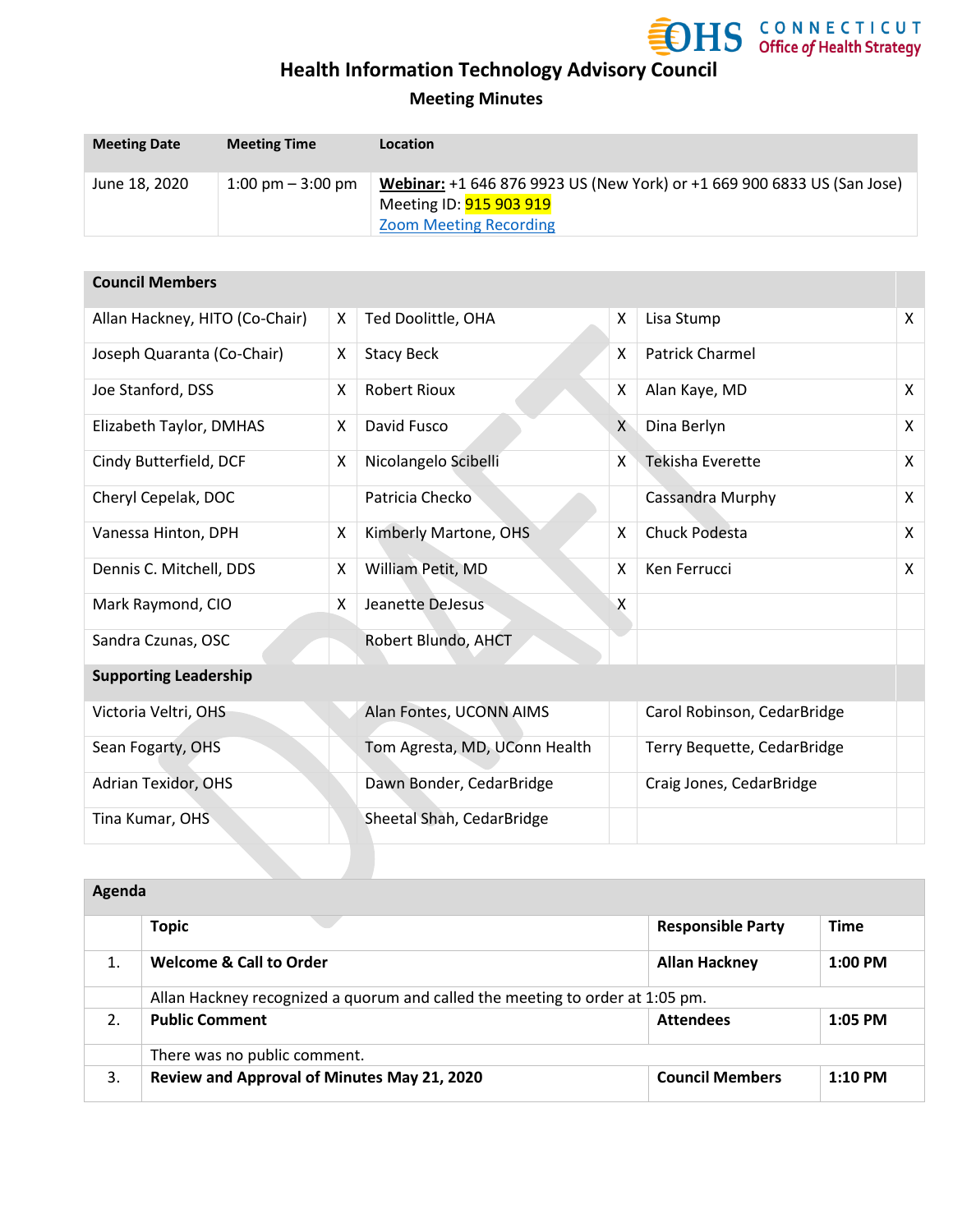

### **Meeting Minutes**

|    | Allan Hackney asked for a motion to approve the May 21 meeting minutes. Mark Raymond created a motion.<br>Jeanette DeJesus seconded. There was no further discussion. The minutes were approved.                                                                                                                                                                                                                                                                                                                                                                                                                                                                                                                                                                                                                                                                                                                                                                                                                                                                                                                                                                                                                                                                                                                                                                                                                                                                                     |                                                     |         |  |
|----|--------------------------------------------------------------------------------------------------------------------------------------------------------------------------------------------------------------------------------------------------------------------------------------------------------------------------------------------------------------------------------------------------------------------------------------------------------------------------------------------------------------------------------------------------------------------------------------------------------------------------------------------------------------------------------------------------------------------------------------------------------------------------------------------------------------------------------------------------------------------------------------------------------------------------------------------------------------------------------------------------------------------------------------------------------------------------------------------------------------------------------------------------------------------------------------------------------------------------------------------------------------------------------------------------------------------------------------------------------------------------------------------------------------------------------------------------------------------------------------|-----------------------------------------------------|---------|--|
| 4. | <b>Connie Update</b>                                                                                                                                                                                                                                                                                                                                                                                                                                                                                                                                                                                                                                                                                                                                                                                                                                                                                                                                                                                                                                                                                                                                                                                                                                                                                                                                                                                                                                                                 | Dr. Michelle Puhlick,<br><b>HIA Operations Lead</b> | 1:15 PM |  |
|    | Dr. Michelle Puhlick provided key updates on activities occurring in the CT health information exchange. They<br>are working to implement various components of the shared governance model. The Board of Directors have<br>been meeting since October 2019 and had its 9 <sup>th</sup> Board meeting earlier this month. Michelle acknowledged<br>that during the 3 <sup>rd</sup> Operations Advisory Committee (OAC) meeting, Dr. Ron Aseltine was appointed by the<br>CTHealthLink advisory Board to the OAC committee.                                                                                                                                                                                                                                                                                                                                                                                                                                                                                                                                                                                                                                                                                                                                                                                                                                                                                                                                                           |                                                     |         |  |
|    | In addition, the OAC discussed a number of important issues to current and future participating organizations,<br>such as understanding the Consent Design Group Guiding Principles and the implications of The Office of<br>National Coordinator for Health IT and CMS Interoperability Rules. As a result of Consent Design Guiding<br>Principles discussion, the committee called the Privacy Working Group to be initiated, which will focus on<br>advising Connie regarding implications and considerations for Connie and participating organizations related<br>to the Guiding Principles.                                                                                                                                                                                                                                                                                                                                                                                                                                                                                                                                                                                                                                                                                                                                                                                                                                                                                    |                                                     |         |  |
|    | The OAC Committee also initiated the formation of the Security Assessment Task Team. The Security<br>Assessment Team will focus on developing common security risk assessments that will be used by Connie for<br>internal and external security assessments and collaborate with the Dept. of Social Services (DSS) to transition<br>to the SES notification system. In February, a state technology assessment was completed to look for an<br>opportunity to try and reuse tools that were in the DSS environment. The recommendations from the<br>assessment found that there is a highly useable use case deployed today which could be used, and provides<br>admissions, discharges and transfer notifications to mental health organizations that won't disrupt work and<br>will conform to CMS guidance to reuse technologies in place. The Secure Exchange Solutions will transition to<br>Connie, operated as part of the Connie technology offerings to CT providers.<br>Michelle shared an update on the on the onboarding efforts, after socializing the trust data sharing<br>agreement with organizations representing the different stakeholder groups, had a legal community session<br>to review the feedback and refine the master Data Sharing Agreement, the goal is to create a template to<br>legally connect to Connie. working with 30 organizations, health systems, existing networks physician groups,<br>networks and others who are in various stages. |                                                     |         |  |
| 5. | <b>Update on CT Reopen Project</b>                                                                                                                                                                                                                                                                                                                                                                                                                                                                                                                                                                                                                                                                                                                                                                                                                                                                                                                                                                                                                                                                                                                                                                                                                                                                                                                                                                                                                                                   | <b>Scott Gaul, CT Chief</b><br><b>Data Officer</b>  | 1:25 PM |  |
|    | Allan Hackney introduced Scott Gaul, Chief Data Officer from The Office of Policy and Management. Allan<br>commented that we are in an interesting situation where we've been able to mirror the Core Data Analytics<br>Solution infrastructure we've been investing in and discussing with HITAC to help with the current pandemic.<br>Scott has been involved in data gathering and reporting activities that surround the Covid-19 pandemic and<br>has agreed to report on some of these findings.<br>Scott Gaul thanked Allan Hackney, Mark Raymond, and Alan Fontes for their help in preparing. Scott began by                                                                                                                                                                                                                                                                                                                                                                                                                                                                                                                                                                                                                                                                                                                                                                                                                                                                 |                                                     |         |  |
|    | noting he will share what they've done to get COVID-19 data out to different audiences and how the health                                                                                                                                                                                                                                                                                                                                                                                                                                                                                                                                                                                                                                                                                                                                                                                                                                                                                                                                                                                                                                                                                                                                                                                                                                                                                                                                                                            |                                                     |         |  |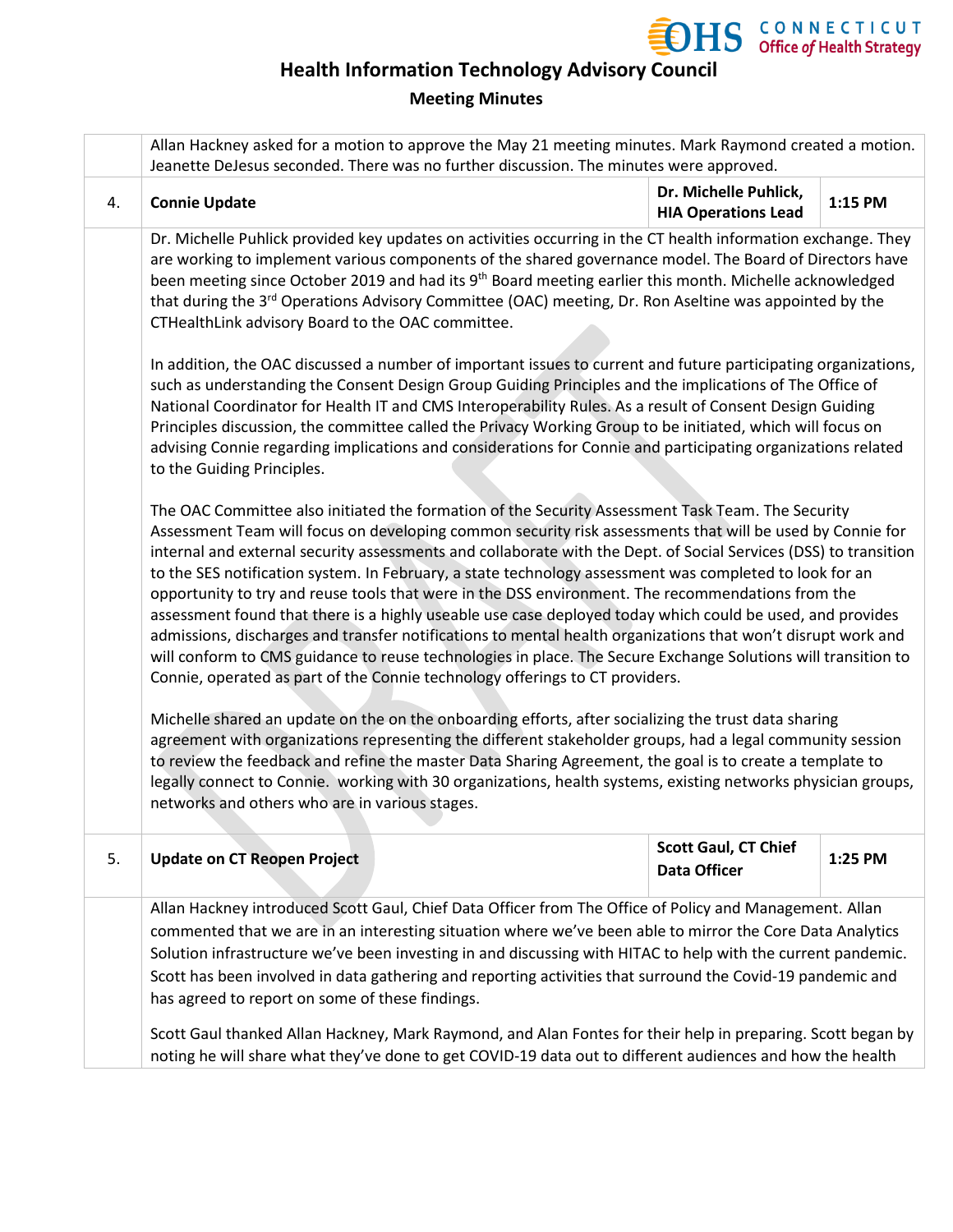

#### **Meeting Minutes**

information exchange infrastructure has helped and how it will help in the future. Scott Gaul's presentation can be referred to here: [COVID-19 Data & HIE Infrastructure Presentation.](https://portal.ct.gov/-/media/OHS/Health-IT-Advisory-Council/Presentations/OHS_HITAC_Meeting-Presentation_061820.pdf#page=8)

Allan Hackney thanked Scott for his presentation and for his ideas. He also recognized and thanked the UConn Aims team for their work with Scott. Allan opened the floor up to the Council for discussion.

Mark Raymond thanked Scott for the demonstration and his work to respond and provide information to help make decisions during the crisis, all while moving quickly with tools we have underway. Mark acknowledged that Scott has been valuable in helping us connect this process to data across the state and commented on the impressive work of the team given the tight timeline. Mark also thanked the UConn Aims team. He commented on the importance of the uses of the identification of decision making that falls outside of any one individual agency when looking at aggregated data in a combined fashion allows state overall to make better decisions around where we are.

Lisa Stump asked Scott to share his thoughts on managing how data flows since some of the data from hospitals are not directly available to the state. Much of the data referenced is aggregated from the CT Hospital Association which flows through a few channels through various aspects of the state.

Scott responded to Lisa that the CT Hospital Association data flows to multiple points in the state, and that this is a time where we have to come up with answers quickly where people have low bandwidth. He commented on the hierarchy structure on where to go to obtain data (i.e. data on students-go to Dept. of Education, transportation data-we go to Dept. of Transportation). There is an opportunity to have that information which is aggregated and collected out to the public. However, if we need hospital association data, it becomes more complex to get a handle on it since there is different ownership and if flows in multiple places. He asked if anyone else on the Council had a clear sense of this.

Mark Raymond commented that one possible answer here is if the data flows from the hospital association to The Department of Public Health through Connie, it would allow data to be used in different ways, same for lab result reporting. By having Connie in place will help simplify things, but a long-term goal is to use existing networks and have a common ability to move data across ecosystem.

Lisa Stump reinforced that this is an opportunity to talk about, and the CT Hospital Association is willing to have those conversations and participate. Lisa offered to discuss this further with Scott as appropriate.

Dr. Alan Kaye commented that this was a great conversation which demonstrates the importance of public health data being available. He noted that it is one of the numerous imperatives of patient data to be made available to physicians. He raised the concern of members of the public that the use of this for public health data may not be deidentified enough to protect individual privacy, and asked what is the plan for this?

Scott Gaul responded that as a resident of CT he cares a lot about protecting personal health information and the legal framework for data the state collects. OPM is not equipped to handle health data with PII/PHI, the data (education/transportation) they receive from agencies are fairly simple. He noted it is understandable that people have questions and concerns when data moves into a new platform, in this case we rely on agencies such as the Department of Public health for their expertise and structure for managing public health data. Scott added the health information exchange infrastructure is important to test here because it is built to handle that data. Dr. Alan Kaye thanked Scott and advised it will run smoother if we are sensitive to the privacy concerns he raised.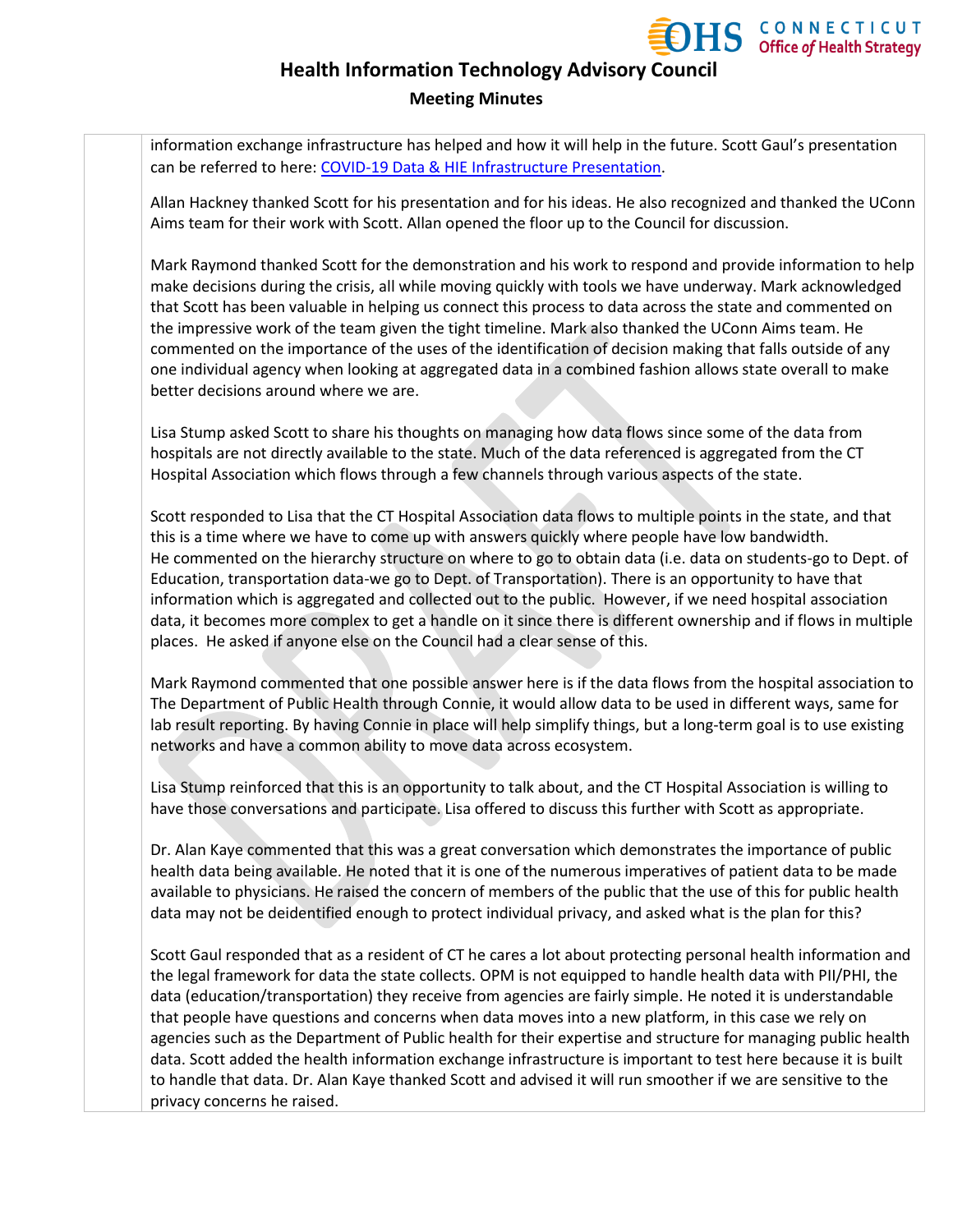

### **Health Information Technology Advisory Council Meeting Minutes**

Mark added that part of demonstrating the platform and understanding how it would work/put to some use we didn't move in any data that was sensitive/PHI data (mostly aggregate data), so there are still many hurdles we know we have around particular use case, elements of data, how things fit into consent model, etc. This exercise about looking at some of the summary data did not exercise those did not employ those consideration of Connie.

Allan Hackney thanked Dr. Alan Kaye for his comments. Allan congratulated Scott on getting the data and collaborating with UConn Aims in the midst of Covid-19 and thanked him for taking the time to speak to the Council.

Allan shared that he is participating in a webinar scheduled for next week, "State of the HIE," that's a part of a of a continuing medical equivalency program. During his preparation for the webinar, his counterparts from Maine and Rhode Island that in both cases through their HIE that real time data, around all the things Scott describing plus all the ones described as missing, was all present. He noted it is really important that CT to be able to solve for that kind of problem, to be able to deliver the data being described, being used for real public good purposes.

Lisa Stump reinforced that hospitals are sharing data with the Governor's office today (aggregated through CHA). She asked for clarification, if the data we are discussing here is consistent with what is already being shared? Or are we talking about a different data set? If it's different, is the intent to reconcile those? Lisa raises a concern with different data sets being used in different ways and if the issue is being considered, and who is giving it attention?

Scott commented that is not a question about reconciling different data sets, the source of record is CHA data, the question is source of ownership. Ultimately, it's CHA's data, but how can it be used and published is less clear with CHA data/industry association. Scott suggests as this develops the HIE will give ability to produce data that other states have. Lisa agrees and is completely supportive. On behalf of the hospitals, Lisa recommends building a connection with CHA, to make most effective use of what we are sharing. CHA is acting on behalf of member hospitals, stewardship through all those moving parts is important. Our intent at CHA is to make it accessible/appropriate for use and they are more than willing to participate.

Tekisha Everette thanked Scott for his presentation. She noted she is excited to see work for open portal/updating dashboard with CDAS capabilities, we've seen more sophistication in how data looks like and where it's going. She raised a question if we are seeing a result of CDAS having increased capabilities or was this capability there all along and we weren't utilizing it? Where did the relationship come from and why didn't we capitalize on that from the beginning? Tekisha echoed Dr. Kaye's earlier comment from a consumer perspective and asked what are we doing generally to ensure/reaffirm concerns that some consumers have around data?

Scott answered the pandemic has pushed a couple things together more than it would have happened naturally. The State data plan focuses a lot on open data portal transparencies and improve the standards and documentation around data for all users. He added he is new to the state and the CDAS team, he thinks both this discussion and juncture is a good time to make sure these things connect.

Scott thinks there's an opportunity for lessons learned opportunity about consumer perspective. He added that is an extremely high priority, it's not the agency's data, it's the individual's data, and that's the right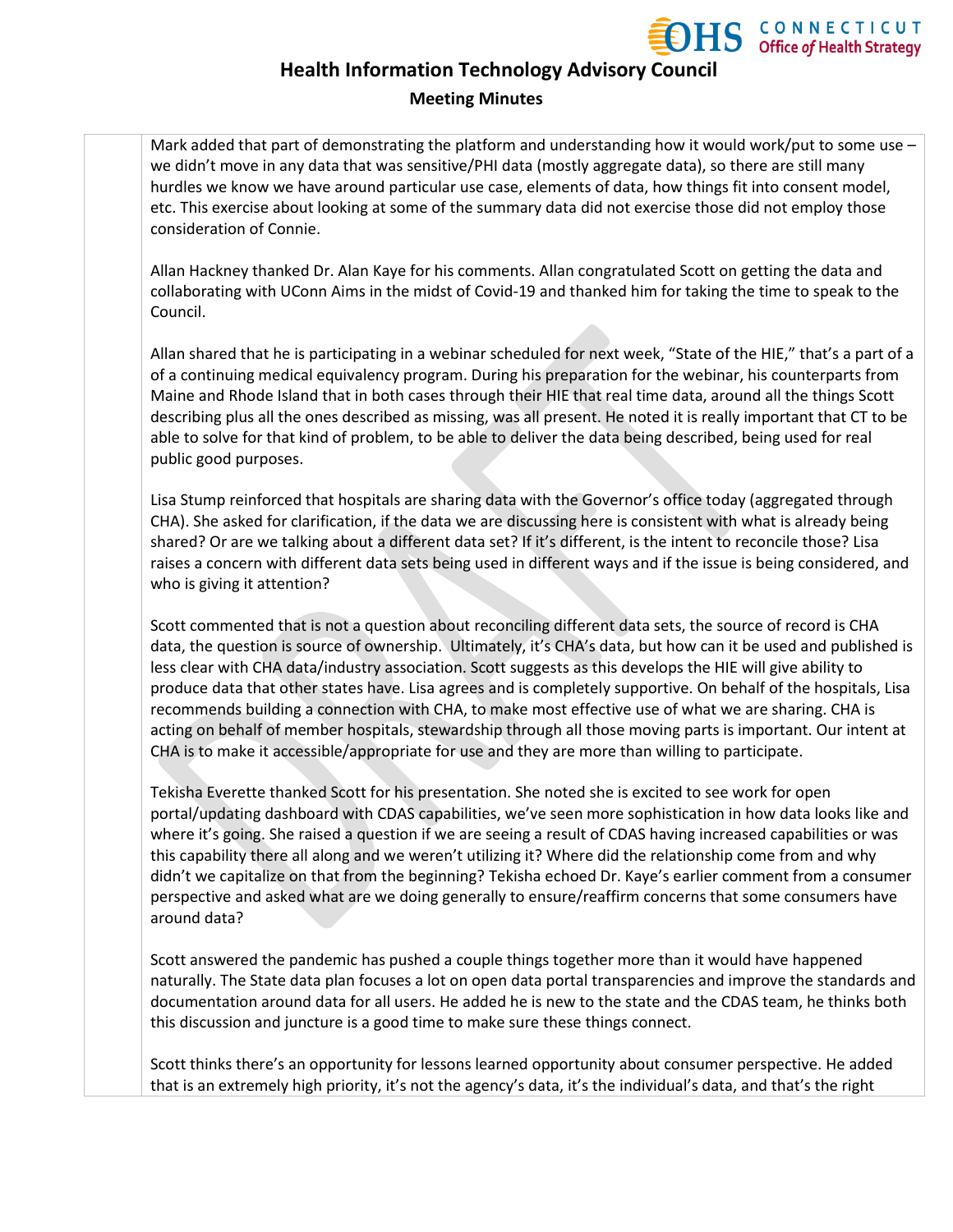

### **Meeting Minutes**

|    | perspective to have. A lot of the long-term plans for state data improvement would benefit from engagement<br>with this group.<br>Allan mentioned that the Office of Health Strategy has been ready for this for quite some time. He gave Mark<br>Raymond credit for recognizing the opportunity to use the CDAS infrastructure to everyone's advantage<br>during the pandemic.                                                                                                                                                                                   |                                                          |         |  |
|----|-------------------------------------------------------------------------------------------------------------------------------------------------------------------------------------------------------------------------------------------------------------------------------------------------------------------------------------------------------------------------------------------------------------------------------------------------------------------------------------------------------------------------------------------------------------------|----------------------------------------------------------|---------|--|
| 6. | <b>Medication Reconciliation and Polypharmacy Committee Update</b>                                                                                                                                                                                                                                                                                                                                                                                                                                                                                                | Nitu Kashyap, Sean<br>Jeffery, MRPC Co-<br><b>Chairs</b> | 2:05 PM |  |
|    | Allan Hackney introduced Sean Jefferey (co-chair) to provide an update on the activities in the Medication<br>Reconciliation and Polypharmacy Committee. Sean's presentation can be referred to here: Medication<br><b>Reconciliation and Polypharmacy Committee Update</b>                                                                                                                                                                                                                                                                                       |                                                          |         |  |
|    | Allan thanked Sean for his presentation and opened the discussion to the Council.                                                                                                                                                                                                                                                                                                                                                                                                                                                                                 |                                                          |         |  |
|    | Lisa Stump asked 30% of providers in CancelRx if there is a roadmap beyond Hartford in joining?                                                                                                                                                                                                                                                                                                                                                                                                                                                                   |                                                          |         |  |
|    | Sean responded that the data from Sure Scripts is a slow progressive upward response, and as we get larger<br>health systems enabled, will have a larger uptick. Hartford is close if not already launching the CancelRx<br>throughout the system. He added we are ahead of the national average on the pharmacy side.                                                                                                                                                                                                                                            |                                                          |         |  |
|    | Allan Hackney asked of 30% of the 70% of messages sent, what percentage on the pharmacy side are able to<br>accept the messages?                                                                                                                                                                                                                                                                                                                                                                                                                                  |                                                          |         |  |
|    | Sean answered that 64% are receiving, when the transaction works seamlessly, pharmacists may not realize<br>they have reacted to it. The transaction can remove the medication without any real impact to the end user.<br>When there is an issue or additional follow up, it becomes more aware to them.                                                                                                                                                                                                                                                         |                                                          |         |  |
|    | Dr. Tom Agresta added that the percentage of prescribers is the percentage of prescribers that are registered<br>with Surescripts. The higher volume prescribers are in larger healthcare systems, but prescribers are spread<br>out across small practices and large organizations. The availability of pharmacies to receive it is much higher<br>than the number being sent out of prescribers. There's a lot of work that goes in on the EHR side making sure<br>messages are being suppressed to prevent errors and lots of technical learning. Sean agreed. |                                                          |         |  |
|    | There were no further questions.                                                                                                                                                                                                                                                                                                                                                                                                                                                                                                                                  |                                                          |         |  |
| 7. | <b>Announcements and General Discussion</b>                                                                                                                                                                                                                                                                                                                                                                                                                                                                                                                       | Allan Hackney,<br><b>Council Members</b>                 | 2:45 PM |  |
|    | Allan Hackney announced the IAPD is currently in review. OHS is working with DSS to finalize the details to<br>have ready by the end of the month.                                                                                                                                                                                                                                                                                                                                                                                                                |                                                          |         |  |
|    | Allan reported that they received approval from CMS for the Memorandum of Agreement that allows for OHS<br>to draw funds previously approved under the Support Act IAPD. Allan reminded the Council that the funding<br>request was tied to the opioid crisis and specifically expanded the use of Prescription Drug Monitoring<br>Program in CT.                                                                                                                                                                                                                 |                                                          |         |  |
| 8. | <b>Wrap up and Meeting Adjournment</b>                                                                                                                                                                                                                                                                                                                                                                                                                                                                                                                            | <b>Allan Hackney</b>                                     | 3:00 PM |  |